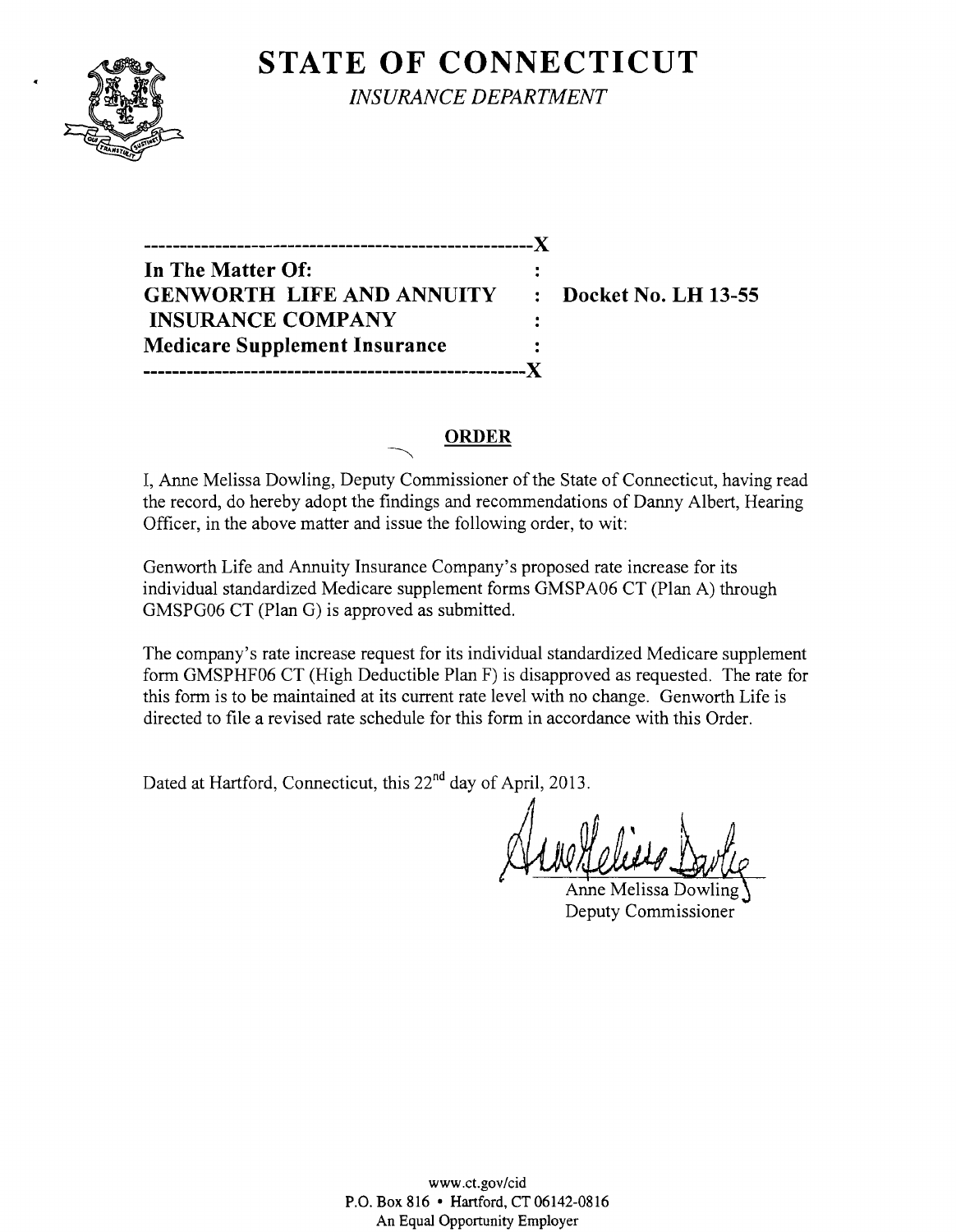**STATE OF CONNECTICUT** 

*INSURANCE DEPARTMENT* 

| -------------------------------      |           |
|--------------------------------------|-----------|
| In The Matter Of:                    |           |
| <b>GENWORTH LIFE AND ANNUITY</b>     | $\bullet$ |
| <b>INSURANCE COMPANY</b>             |           |
| <b>Medicare Supplement Insurance</b> |           |
| -----------------------------        |           |

**EDOCKET NO. LH 13-55** 

### **PROPOSED FINAL DECISION**

## 1. **INTRODUCTION**

The Insurance Commissioner of the State of Connecticut is empowered to review rates charged for individual and group Medicare supplement policies sold to any resident of this State who is eligible for Medicare. The source for this regulatory authority is contained in Chapter 700c and Section 38a-495a of the Connecticut General Statutes.

After due notice a hearing was held at the Insurance Department in Hartford on April 11, 2013 to consider whether or not the rate increase requested by Genworth Life and Annuity Insurance Company on its individual standardized Medicare supplement business should be approved.

No one from the general public attended the hearing.

No company representatives from Genworth Life and Annuity Insurance Company attended the hearing.

The hearing was conducted in accordance with the requirements of Section 38a-474, Connecticut General Statutes, the Uniform Administrative Procedures Act, Chapter 54 of the Connecticut General Statutes, and the Insurance Department Rules of Practice, Section 38a-8-1 et seq. of the Regulations of Connecticut State Agencies.

A Medicare supplement (or Medigap) policy is a private health insurance policy sold on an individual or group basis which provides benefits that are additional to the benefits provided by Medicare. For many years Medicare supplement policies have been highly regulated under both state and federal law to protect the interests of persons eligible for Medicare who depend on these policies to provide additional coverage for the costs of health care.

Effective December 1, 2005, Connecticut amended its program of standardized Medicare supplement policies in accordance with Section 38a-495a of the Connecticut General Statutes, and Sections 38a-495a-1 through 38a-495a-2l of the Regulations of Connecticut Agencies. This program, which conforms to federal requirements, provides that all insurers offering Medicare supplement policies for sale in the state must offer the basic "core" package of benefits known as Plan A. Insurers may also offer anyone or more of eleven other plans (Plans B through N.

> www.cLgov/cid P.O. Box 816 • Hartford, CT 06142-0816 An Equal Opportunity Employer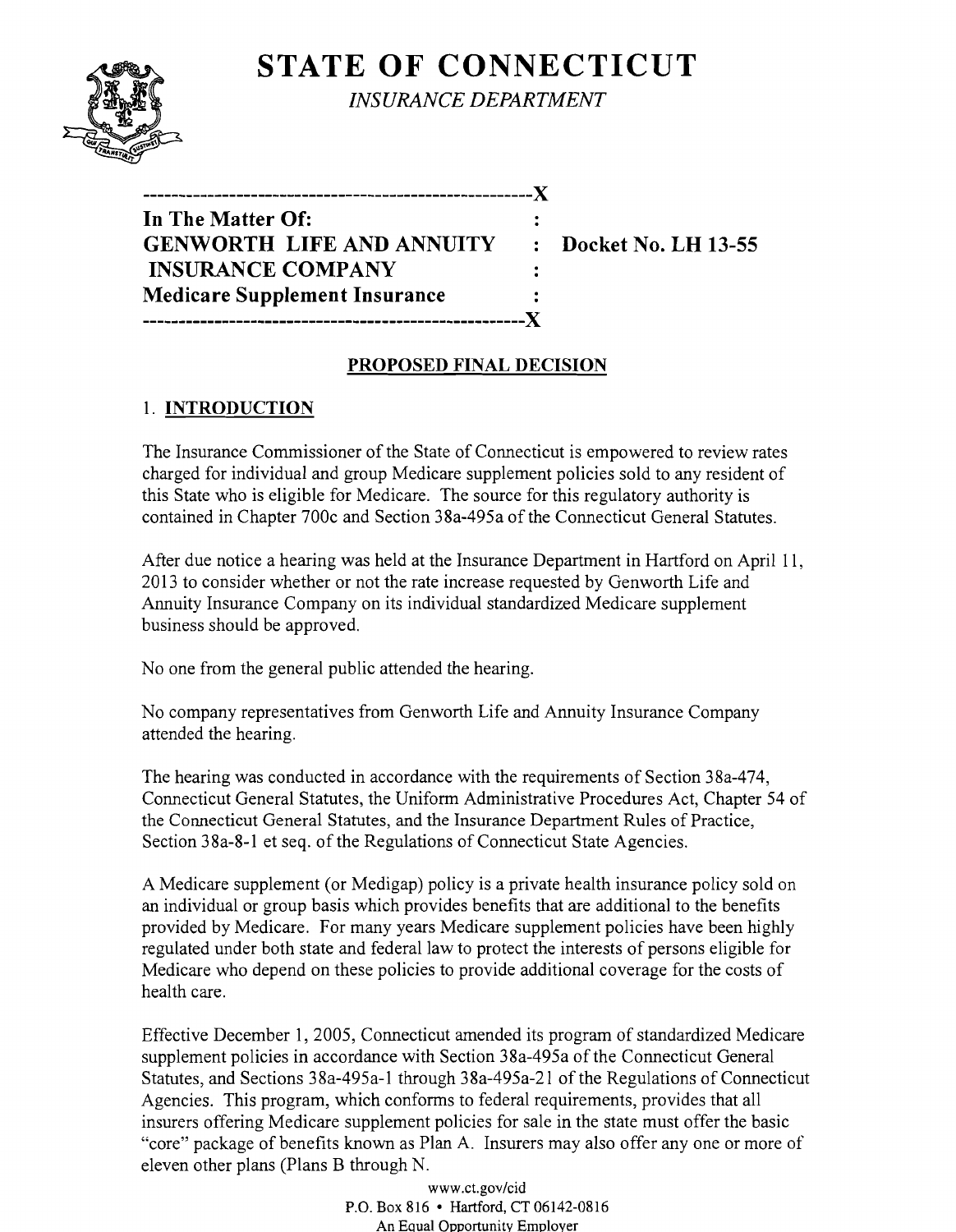Effective January 1,2006, in accordance with Section 38a-495c of the Connecticut General Statutes (as amended by Public Act 05-20) premiums for all Medicare supplement policies in the state must use community rating. Rates for Plans A through N must be computed without regard to age, gender, previous claims history or the medical condition of any person covered by a Medicare supplement policy or certificate.

The statute provides that coverage under Plan A through N may not be denied on the basis of age, gender, previous claims history or the medical condition of any covered person. Insurers may exclude benefits for losses incurred within six months from the effective date of coverage based on a pre-existing condition.

Effective October 1, 1998, carriers that offer Plan B or Plan C must make these plans as well as Plan A, available to all persons eligible for Medicare by reason of disability.

Insurers must also make the necessary arrangements to receive notice of all claims paid by Medicare for their insureds so that supplemental benefits can be computed and paid without requiring insureds to file claim forms for such benefits. This process of direct notice and automatic claims payment is commonly referred to as "piggybacking" or "crossover".

Sections 38a-495 and 38a-522 of the Connecticut General Statutes, and Section 38a-495a-10 of the Regulations of Connecticut Agencies, state that individual and group Medicare supplement policies must have anticipated loss ratios of 65% and 75%, respectively. Under Sections 38a-495-7 and 38a-495a-10 of the Regulations of Connecticut Agencies, filings for rate increases must demonstrate that actual and expected losses in relation to premiums meet these standards, and anticipated loss ratios for the entire future period for which the requested premiums are calculated to provide coverage must be expected to equal or exceed the appropriate loss ratio standard.

Section 38a-473 of the Connecticut General Statutes provides that no insurer may incorporate in its rates for Medicare supplement policies factors for expenses that exceed 150% of the average expense ratio for that insurer's entire written premium for all lines of health insurance for the previous calendar year.

#### II. **FINDING OF FACT**

After reviewing the exhibits entered into the record of this proceeding, and utilizing the experience, technical competence and specialized knowledge of the Insurance Department, the undersigned makes the following findings of fact:

1. Genworth Life and Annuity Insurance Company has requested the following rate increase on its individual standardized Medicare supplement plans:

|                | Proposed      |
|----------------|---------------|
| Plan           | Rate Increase |
| A              | 7.0%          |
| B              | 7.0%          |
| $\overline{C}$ | 7.0%          |
| D              | 7.0%          |
| Ε              | 7.0%          |
| F              | 7.0%          |
| High Ded F     | 7.0%          |
|                | 7.0%          |
|                |               |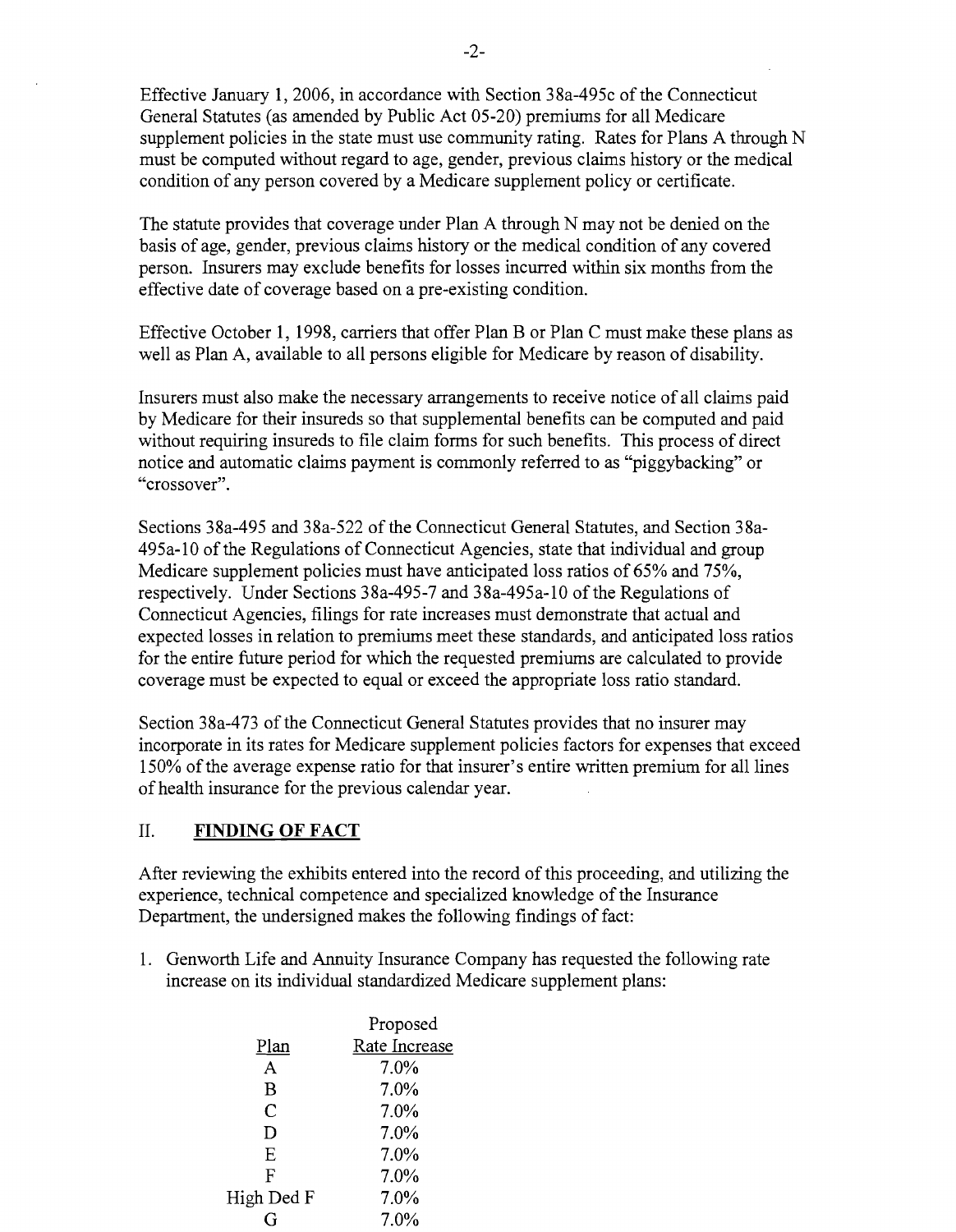There are 113 policies in-force in Connecticut as of 12/31/12, while there are 13,879 policies in-force nationwide.

- 2. The last rate increase approved by the Department was 6.2% for Plans A through G, effective 8/1/12, and 10% for high deductible Plan F effective 7/1/05.
- 3. This product was marketed through both independent and captive agents, but now represents a closed block of business.
- 4. Genworth Life and Annuity Insurance Company certified that their expense factors are in compliance with section 38a-473, C.G.S.
- 5. Genworth Life and Annuity Insurance Company has conformed to subsection (e) of section 38a-495c, C.G.S. regarding the automatic claims processing requirement.
- 6. Below is Connecticut specific loss ratios, by plan, for 2011,2012 and inception-todate:

 $\bar{z}$ 

| Plan   | 2011   | 2012   | Inception-to-date |
|--------|--------|--------|-------------------|
| A      | 13.4%  | 291.5% | 117.1%            |
| B      | 39.3%  | 69.3%  | 152.7%            |
| C      | 192.1% | 127.9% | 142.2%            |
| D      | 51.3%  | 54.2%  | 97.6%             |
| E      | 68.3%  | 79.9%  | 94.0%             |
| F      | 70.4%  | 39.2%  | 76.3%             |
| High F | 155.8% | 21.0%  | 68.1%             |
| G      | 95.8%  | 24.2%  | 94.0%             |
| Total  | 71.4%  | 57.9%  | 95.8%             |
|        |        |        |                   |

7. Below is the Nationwide loss ratios, by plan, for 2011, 2012 and inception-to-date:

| Plan           | 2011   | 2012  | Inception-to-Date |
|----------------|--------|-------|-------------------|
| A              | 138.9% | 96.0% | 115.8%            |
| B              | 55.3%  | 57.9% | 76.8%             |
| $\overline{C}$ | 76.4%  | 72.2% | 73.1%             |
| D              | 64.0%  | 61.7% | 75.2%             |
| E              | 69.2%  | 72.5% | 87.3%             |
| F              | 64.6%  | 64.7% | 66.5%             |
| High F         | 37.2%  | 29.0% | 26.7%             |
| G              | 66.8%  | 65.4% | 68.5%             |
| Total          | 66.9%  | 64.9% | 71.2%             |

8. The proposed rates are designed to satisfy the Connecticut regulatory loss ratio of 65%.